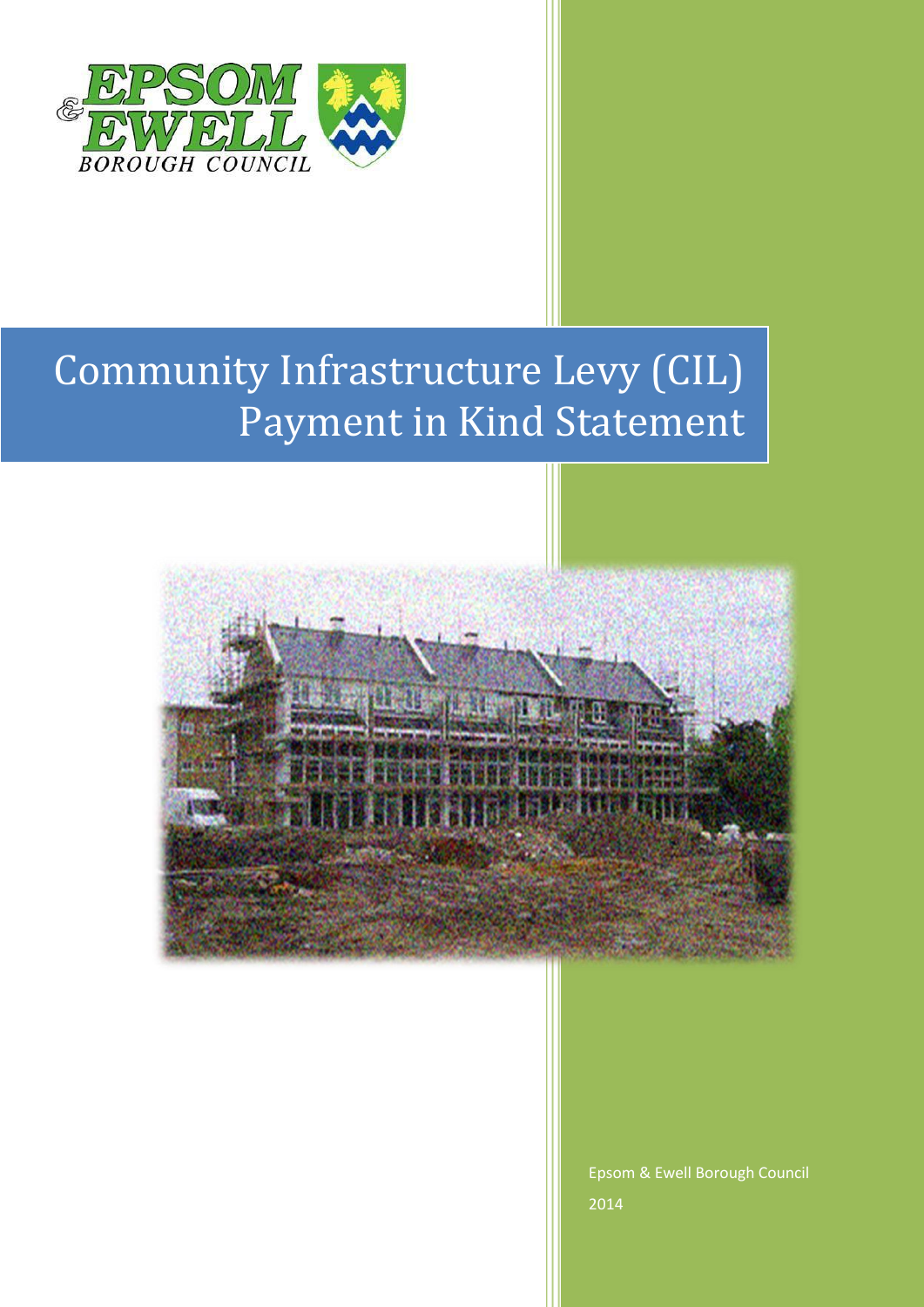The Community Infrastructure Levy Regulations 2010 (as amended) allow for charging authorities to accept payment of CIL in the form of land or infrastructure in satisfaction of the whole or part of the CIL due in respect of a chargeable development.

## **Paying CIL in the form of land**

In certain circumstances you may be able to pay a part of or the entire CIL amount in the form of land. This depends on the following conditions:

- Your charging authority Epsom & Ewell Borough Council (the Council) must agree to the transfer;
- The Council must have the intention of using the land to help provide infrastructure to support the development of its area;
- The person transferring the land to the Council as payment must have assumed liability to pay CIL beforehand;
- The land to be transferred must have been valued by a suitably qualified and experienced independent person. The Council must give their approval to the valuation of the land by this person. The valuation must represent the fair market price for the land on the day it is valued;
- Development on the site must not have commenced before a written agreement with the Council to pay some or the entire CIL amount in land has been made. This agreement must state the value of the land being transferred.

## **Paying CIL in the form of infrastructure**

In certain circumstances you may be able to pay a part of or the entire CIL amount in the form of one or more items of infrastructure. This depends on the following conditions:

- Your charging authority Epsom & Ewell Borough Council (the Council) must agree to the infrastructure payment;
- The infrastructure provided to the Council through an infrastructure payment will be used to support the development of its area, and must be in accordance with the Council's Regulation 123 List;
- The person providing the infrastructure to the Council as payment must have assumed liability to pay CIL beforehand;
- The person providing the infrastructure to the Council must have, or is likely to have, sufficient control over the land on which the infrastructure is to be constructed to enable them to provide the infrastructure;
- The person providing the infrastructure must have provided the Council with evidence that he/she has obtained, or will be likely to be able to obtain, any relevant statutory authorisations that are necessary to enable the infrastructure to be constructed;
- Development on the site must not have commenced before a written agreement with the Council to pay some or the entire CIL amount in